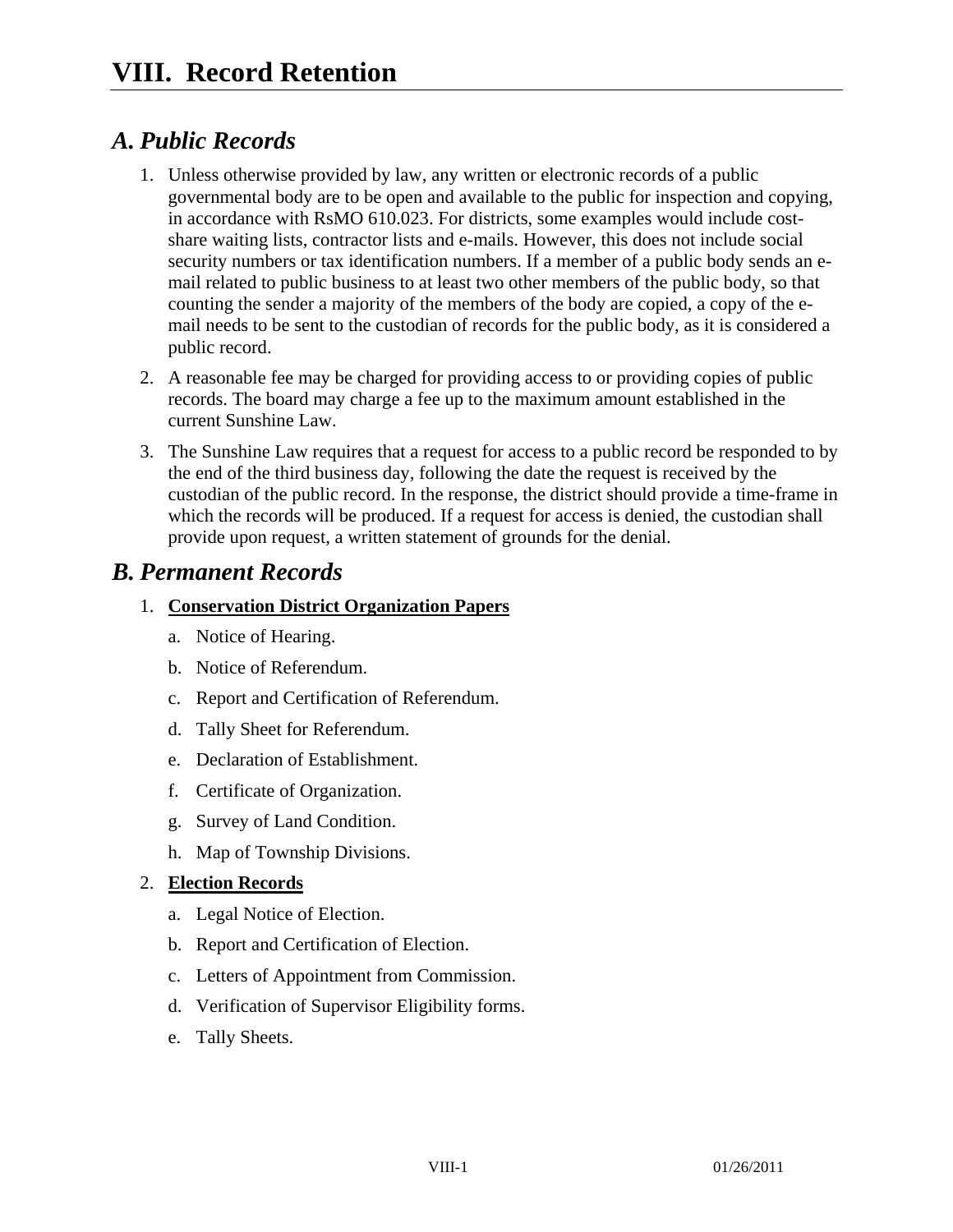#### 3. **Board Meeting Minutes**

- a. Regular Monthly meeting minutes.
- b. Closed Session meeting minutes (kept with MU Extension member).

#### 4. **Financial Records**

a. Annual Financial Reports.

#### 5. **District Policy Manuals (updated as necessary)**

- a. Cost-Share.
- b. Personnel.
- c. Procurement Policies.
- d. Other Board Policies, such as Rental Equipment and any other initiatives.

## *C. Records to be Kept for Ten Years*

#### 1. **Financial Support Documentation for Accounting Reports**

a. Bank Statements.

## *D. Records to be Kept for One Year*

#### 1. **Election Records**

- a. List of Voters.
- b. Voted Ballots.
- c. Power of Attorney.

# *E. Records to be Kept for Varying Lengths of Time*

- \* All of the following need to be kept for one year after receiving the most recent Final Audit Report, or as otherwise specified, whichever is greater.
- 1. All Memoranda of Understanding (MOU) for the life of the MOU.
- 2. Cost-Share:
	- a. All cost-share documentation must be retained for a minimum of three full fiscal years. Documentation less than three years old must be easily accessible.
	- b. Documentation for practices with a maintenance life of more than three years must be kept for the maintenance life of the practice. Documentation more than three years old can be moved to a more remote location.
	- c. A copy of an aerial photo must be filed with each contract payment clearly showing the location of the installed practice. The photo should include identifying marks specifically showing the township, section and range.
- 3. Personnel Records from the date of hire, as long as employed in the district for current employees, and one year past the most recent Final Audit Report for former employees (refer to Section VI – Personnel).